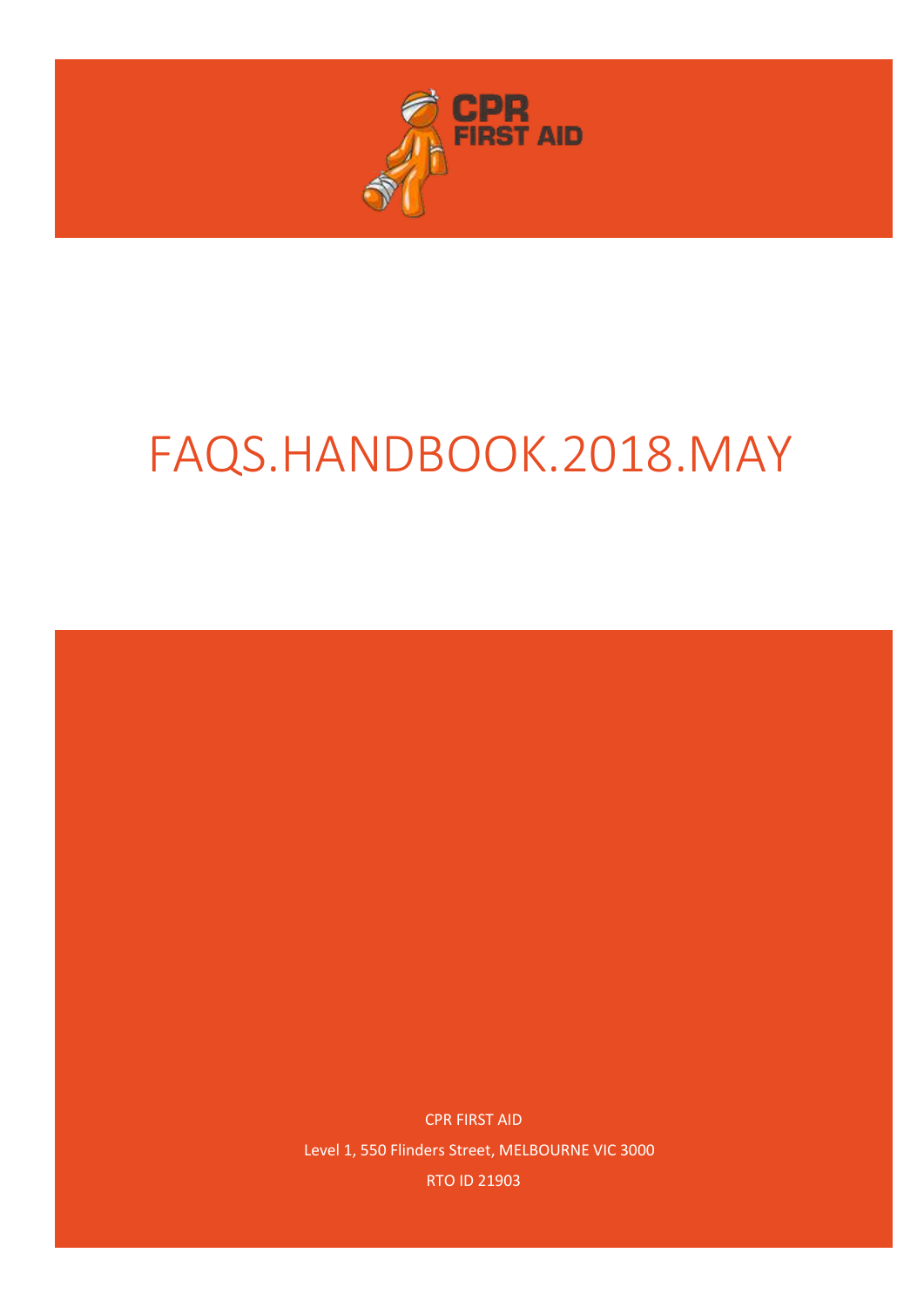## **Contents**

| If my first aid SoA last 3 years, where do I stand regarding the CPR component of the course? 2 |  |
|-------------------------------------------------------------------------------------------------|--|
| How do I know when my First Aid or CPR qualification needs to be refreshed?3                    |  |
| Why doesn't CPR First Aid include an expiry date on their Statement of Attainments (SoA)?  3    |  |
| Why am I requested to answer a number of personal questions upon my enrolment?                  |  |
|                                                                                                 |  |
|                                                                                                 |  |
|                                                                                                 |  |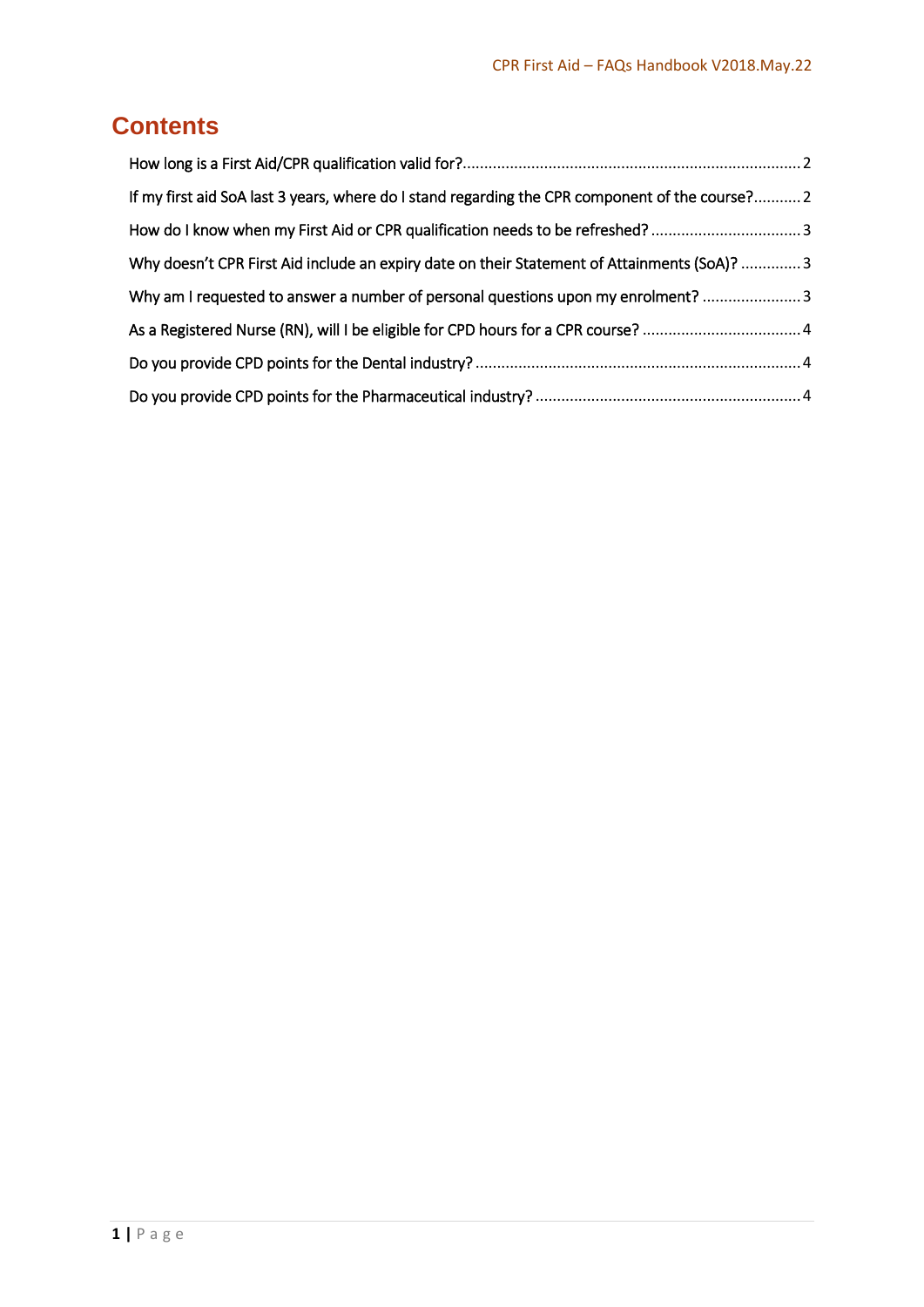#### <span id="page-2-0"></span>How long is a First Aid/CPR qualification valid for?

As per the Mode[l First Aid in the Workplace Code of Practice](https://www.safeworkaustralia.gov.au/system/files/documents/1705/mcop-first-aid-in-workplace-v3.pdf) nationally recognised Statement/s of Attainment (SoA) issued by a Registered Training Organisation (RTO) for the nationally endorsed first aid unit/s of competency require refresher training. First aiders should attend training on a regular basis to refresh their first aid knowledge and skills and to confirm their competence to provide first aid.

The timeframe specified is as per the following:

- Refresher training in CPR should be undertaken **annually**. Therefore, validity and currency for SoA is one year (12 months). Applies to:
	- o [HLTAID001](http://training.gov.au/Training/Details/HLTAID001) Provide cardiopulmonary resuscitation (CPR)
	- o [HLTAID007](http://training.gov.au/Training/Details/HLTAID007) Provide advanced resuscitation
- First aid qualifications should be renewed **every three years**. Therefore, validity and currency for SoA is three years (36 months). Applies to:
	- o [HLTAID002](http://training.gov.au/Training/Details/HLTAID002) Provide basic emergency life support
	- o [HLTAID003](http://training.gov.au/Training/Details/HLTAID003) Provide first aid
	- o [HLTAID004](http://training.gov.au/Training/Details/HLTAID004) Provide emergency first aid response in an education and care setting
	- o [HLTAID006](http://training.gov.au/Training/Details/HLTAID006) Provide advanced first aid

Also, the Australian Resuscitation Council in [Guideline 10.1](https://resus.org.au/guidelines/) states the following regarding CPR Certification:

- The optimal interval for retraining has not been established, but **repeated refresher** training is needed for individuals who are not performing resuscitation on a regular basis
- All those trained in CPR should refresh their CPR skills **at least annually**

### <span id="page-2-1"></span>If my first aid SoA last 3 years, where do I stand regarding the CPR component of the course?

Based on the packaging of the first aid units of competency, the CPR component [\(HLTAID001](http://training.gov.au/Training/Details/HLTAID001) Provide cardiopulmonary resuscitation) has been completely built into the HLTAID first aid courses from [HLTAID002](http://training.gov.au/Training/Details/HLTAID002) up to [HLTAID006.](http://training.gov.au/Training/Details/HLTAID006) Though the first aid courses themselves are current for 3 years, the CPR component of the qualification needs to be refreshed annually.

Refer to the following example for [HLTAID003](http://training.gov.au/Training/Details/HLTAID003) Provide first aid that was issued say on the 25<sup>th</sup> September 2017. Refresher courses should be undertaken by each due date:

| Course anni-<br>versary year | Required course for qualification to remain valid and<br>current | Refresher<br>Due date |
|------------------------------|------------------------------------------------------------------|-----------------------|
| $\mathbf{1}$                 | HLTAID001 Provide cardiopulmonary resuscitation (CPR)            | 25.09.2018            |
| 2                            | HLTAID001 Provide cardiopulmonary resuscitation (CPR)            | 25.09.2019            |
| 3                            | HLTAID003 Provide first aid                                      | 25.09.2020            |
| $4 - 6$                      | Steps 1 to 3 repeat                                              | $2021 - 2023$         |

By following the above example, a first aider can ensure that their qualifications remain valid and current to fulfill their role.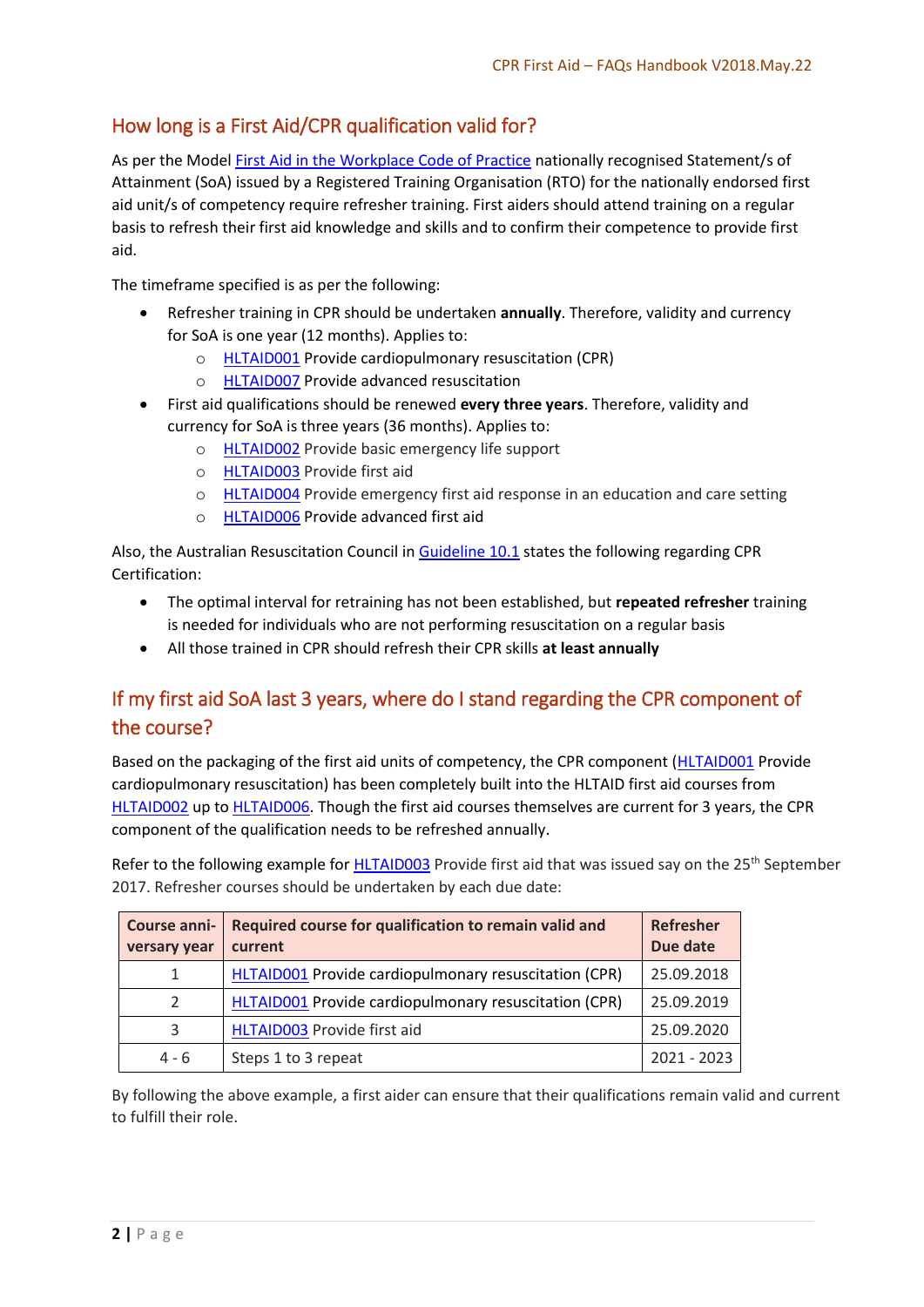#### <span id="page-3-0"></span>How do I know when my First Aid or CPR qualification needs to be refreshed?

Your First Aid or CPR Statement of Attainment (SoA) has the issue date in which you completed the course. Add one year for CPR or three years for First Aid to this date to get the due date for refresher training.

#### <span id="page-3-1"></span>Why doesn't CPR First Aid include an expiry date on their Statement of Attainments (SoA)?

All HLTAID… qualifications come under Nationally Recognised Training (NRT) which do not have a have any expiry dates. Based on the NRT guidelines and [SoA template](https://www.asqa.gov.au/sites/g/files/net2166/f/Fact_sheet_-_Sample_AQF_documentation.pdf) (Page 4) we need to provide the issue date but cannot provide an expiry date on the SoA.

#### <span id="page-3-2"></span>Why am I requested to answer a number of personal questions upon my enrolment?

All Registered Training Organisations (RTOs) are required by the 'RTO Standards 2015' to comply with Commonwealth, State and Territory legislation and regulatory requirements relevant to its operations.

CPR First Aid is a Registered Training Organisation (RTO) and is regulated by the Australian Skills Quality Authority (ASQA). The National Centre for Vocational Education Research Limited (NCVER) requires RTOs to collect specified information, hold, use and disclose a wide range of personal and sensitive information on students that have enrolled in nationally recognised training courses:

The Australian Skills Quality Authority [\(ASQA\)](https://www.asqa.gov.au/vet-registration) is the regulatory body for the VET sector. ASQA was established through the enactment of the *[National Vocational Education and Training Regulator](https://www.legislation.gov.au/Details/C2017C00009)  [Act 2011 \(Cth\)](https://www.legislation.gov.au/Details/C2017C00009) (the Act).*

Registered training organisations (RTOs) are obliged, as a condition of registration with ASQA, to collect and report [Total VET Activity Data](https://www.asqa.gov.au/vet-registration/meet-data-provision-requirements/total-vet-activity-reporting) which must comply with the Australian VET Management Information Statistical Standard [\(AVETMISS\).](https://www.ncver.edu.au/support/topics/avetmiss/what-is-avetmiss)

Total VET Activity data collection and reporting requirements are regulated through the *[Data](https://www.legislation.gov.au/Details/F2013C00497)  [Provision Requirements 2012](https://www.legislation.gov.au/Details/F2013C00497)* legislative instrument, together with the [National VET Data Policy,](https://www.education.gov.au/national-vet-data-policy-0) published by the Australian Government Department of Education and Training, and the [Australian Quality Training Framework.](http://www.ivet.com.au/a/184.html) Access to and disclosure of national VET provider collection data is governed by the National VET Data Policy agreed by the Council of Australian Governments Ministers responsible for skills under *the Act.*

The [National Vet Data Policy](https://www.education.gov.au/national-vet-data-policy-0) requires all students to be presented with a privacy statement and declaration upon enrolment into a VET course.

#### **Enrolment Questions**

The NCVER provides the standard enrolment questions. The form allows registered training organisations to collect the minimum required information for AVETMISS reporting. The example questionnaire form aligns with the requirements of the VET Data Policy, which took effect from 1 January 2018, and can be accessed through the following - [LINK](https://www.ncver.edu.au/publications/publications/all-publications/statistical-standard-software/standard-enrolment-questions-example-forms)